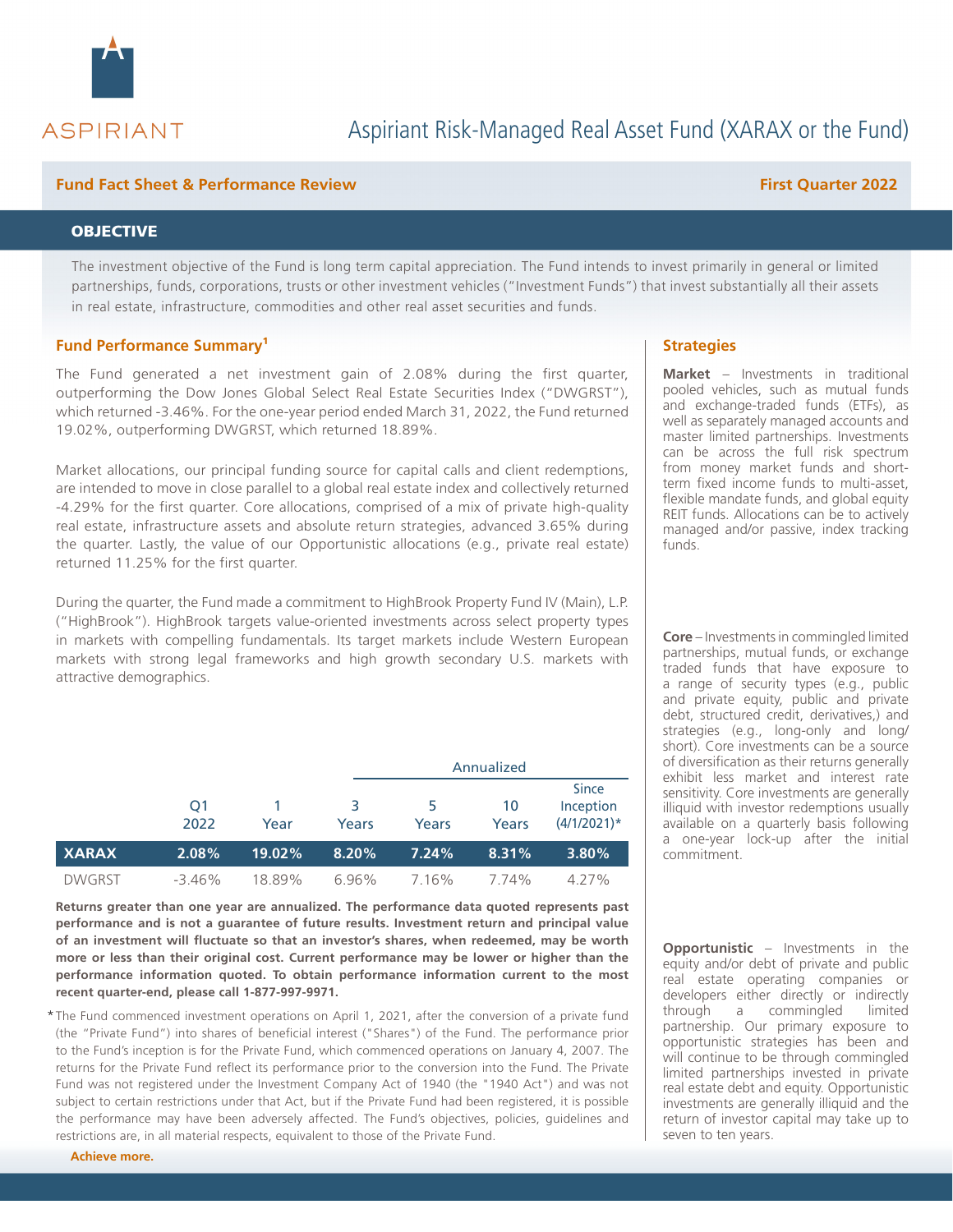**FUND FACT SHEET & PERFORMANCE REVIEW**



## **Target Allocations2**

| Market        | 20%  |
|---------------|------|
| Core          | 50%  |
| Opportunistic | 30%  |
|               | 100% |

# **Top Ten Holdings<sup>2</sup>**

| 1. Prime Property Fund, LLC                          | Core          | 10.18% |
|------------------------------------------------------|---------------|--------|
| 2. Vanguard Real Estate ETF (VNQ)                    | Market        | 9.98%  |
| 3. CBRE U.S. Core Partners, LP                       | Core          | 7.63%  |
| 4. Principal Real Estate Securities Fund R-6 (PFRSX) | Market        | 7.31%  |
| 5. GEM Realty Securities Flagship, L.P.              | Core          | 7.08%  |
| 6. Vanguard Global ex-U.S. Real Estate ETF (VNQI)    | Market        | 6.35%  |
| Fidelity International Real Estate Fund (FIREX)      | Market        | 4.91%  |
| 8. Paulson Real Estate Fund II, LP                   | Opportunistic | 4.57%  |
| 9. AG Mortgage Value Partners, Ltd.                  | Core          | 4.51%  |
| 10. Heitman America Real Estate Trust, L.P.          | Core          | 4.04%  |
| TOTAL                                                |               | 66.56% |



**Capital Commitment Summary (as of 3/31/2022)3**

**\*** Unfunded commitments totaled \$41.4M as of 3/31/2021.